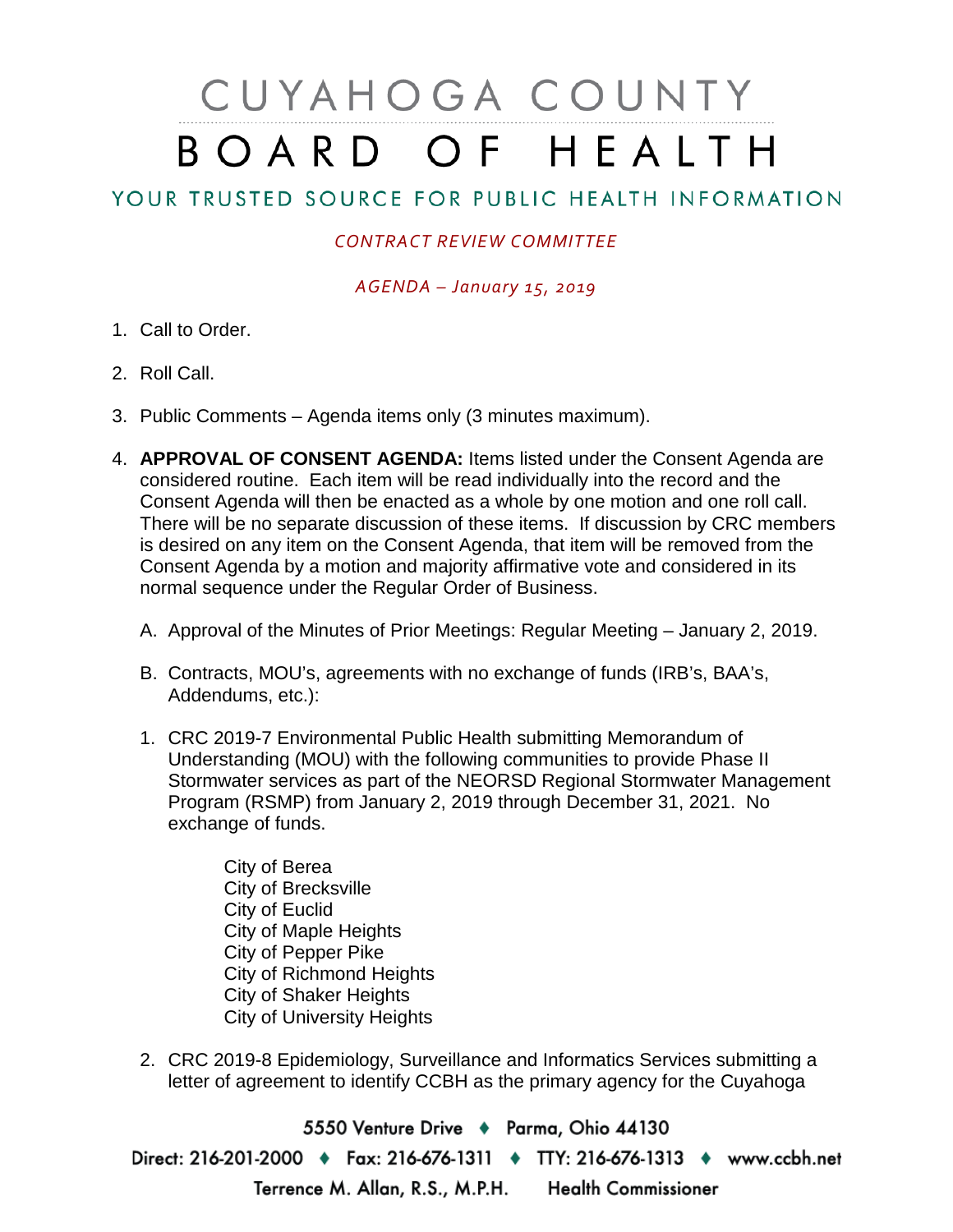County Emergency Operations Plan (EOP) as it pertains to Emergency Support Functions (ESFs) 8 and 11 and a support agency pertaining to ESFs 6,10,14 and 15. No exchange of funds.

## 5. **CONTRACTS AND AWARDS:**

- A. Tabled Items
	- 1. CRC 2018-100 7208 Broadview Rd. Parma, Ohio 44134
	- 2. CRC 2018-123 7454 Bronson Rd. Olmsted Township, Ohio 44138
	- 3. CRC 2018-160 27912 Pergl Rd. Solon, Ohio 44139
	- 4. CRC 2018-161 27605 Pergl Rd. Glenwillow, Ohio 44139
	- 5. CRC 2018-162 6845 Richmond Rd. Glenwillow, Ohio 44139
	- 6. CRC 2019-3 XRF Lead Analyzer - RFQ 2018-08
- B. New Items For Review
	- 1. Bid/Quote Openings ≥ \$25,000.00

None

2. Bid/Quote Openings < \$25,000.00

None

3. Expenditures: Contracts < \$25,000.00

5550 Venture Drive ♦ Parma, Ohio 44130 Direct: 216-201-2000 ♦ Fax: 216-676-1311 ♦ TTY: 216-676-1313 ♦ www.ccbh.net Terrence M. Allan, R.S., M.P.H. **Health Commissioner**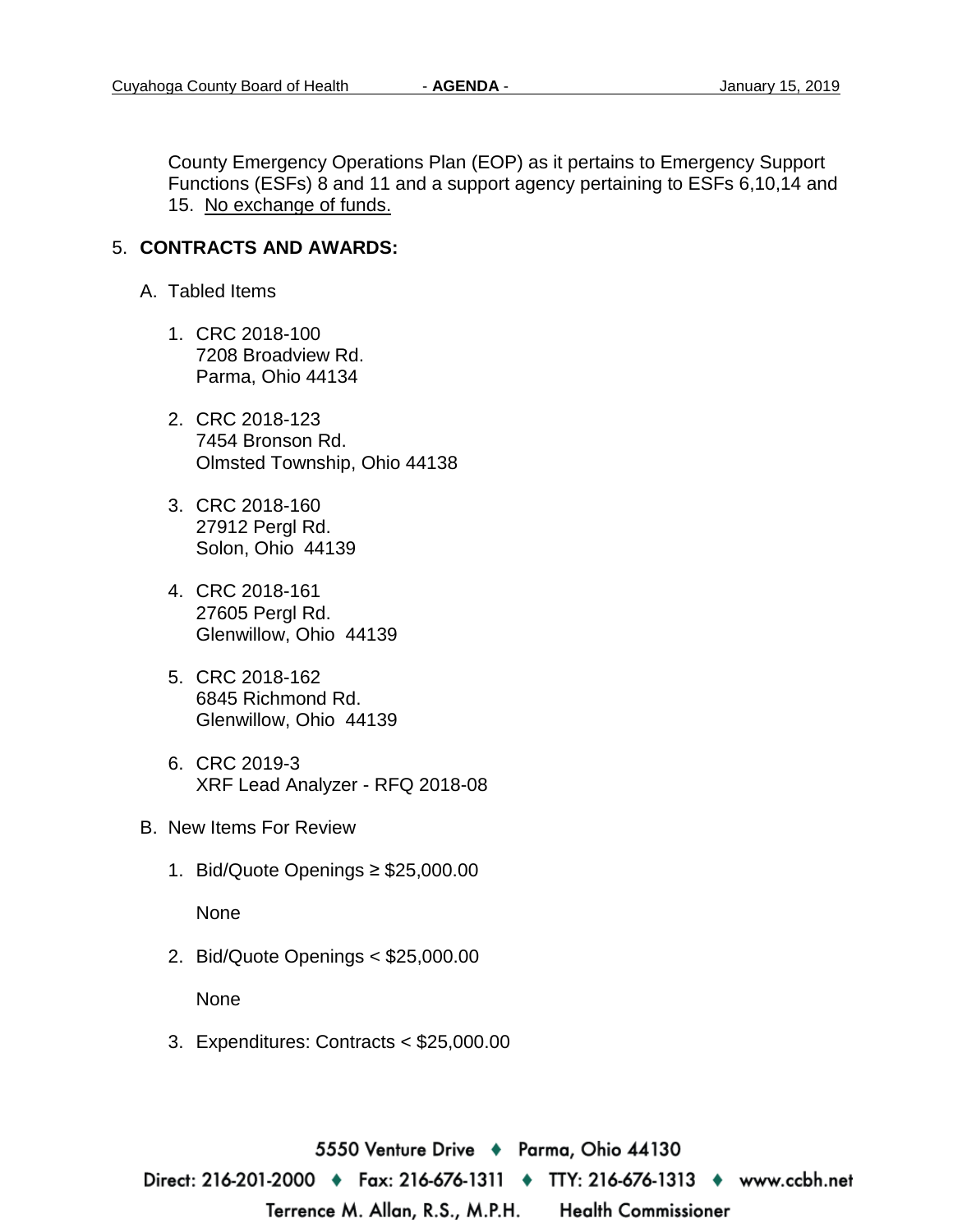a. CRC 2019-9 Environmental Public Health Services submitting a contract with The Alcohol, Drug Addiction and Mental Health Services Board of Cuyahoga County (ADAMHSCC) under the ACE's grant from December 1, 2018 through September 30, 2019. Amount to be paid to ADAMHSCC is not to exceed \$12,500.00.

Purpose: To hold interviews and focus groups that are focused on community members' attitudes and beliefs about the narratives associated with opioid misuse and root causes that contribute to adverse childhood experiences (ACEs).

Funding Source: 100% reimbursable through the FY2019 ACE's grant

b. CRC 2019-10 Prevention and Wellness Services submitting addendums to the following contracts under the HRSA Ryan White Part A grant:

|                                                   | Amount to be paid             |    |
|---------------------------------------------------|-------------------------------|----|
|                                                   | not to exceed:                |    |
|                                                   | From                          | 10 |
| Circle Health (2018-33 & 2018-81 & 2018-167)      | \$ 123,958.00 \$ 134,958.00   |    |
| MetroHealth System (2018-40 & 2018-81 & 2018-133) | \$1,592,964.00 \$1,615,964.00 |    |

Purpose: To provide services to low-income, uninsured and underinsured HIV positive persons.

Funding Source: 100% reimbursable through the FY2018 HRSA Ryan White grant.

c. CRC 2019-11 Prevention and Wellness Services submitting a contract with A.J. Boggs & IXN dba IXN under the Ryan White Part A grant from February 28, 2019 through February 28, 2020. Amount to be paid to A.J. Boggs & IXN dba IXN is not to exceed \$17,499.00.

Purpose: To collect and host the cumulative client level data for Ryan White.

Funding Source: 100% reimbursable through the FY2018 Ryan White grant.

- 4. Revenue Generating Agreements < \$25,000.00
	- a. CRC 2019-12 Environmental Public Health Services submitting Memorandum of Understandings (MOU) with the following communities to provide Phase II Stormwater services from January 2, 2019 through December 31, 2021.

5550 Venture Drive + Parma, Ohio 44130 Direct: 216-201-2000 ♦ Fax: 216-676-1311 ♦ TTY: 216-676-1313 ♦ www.ccbh.net Terrence M. Allan, R.S., M.P.H. **Health Commissioner**